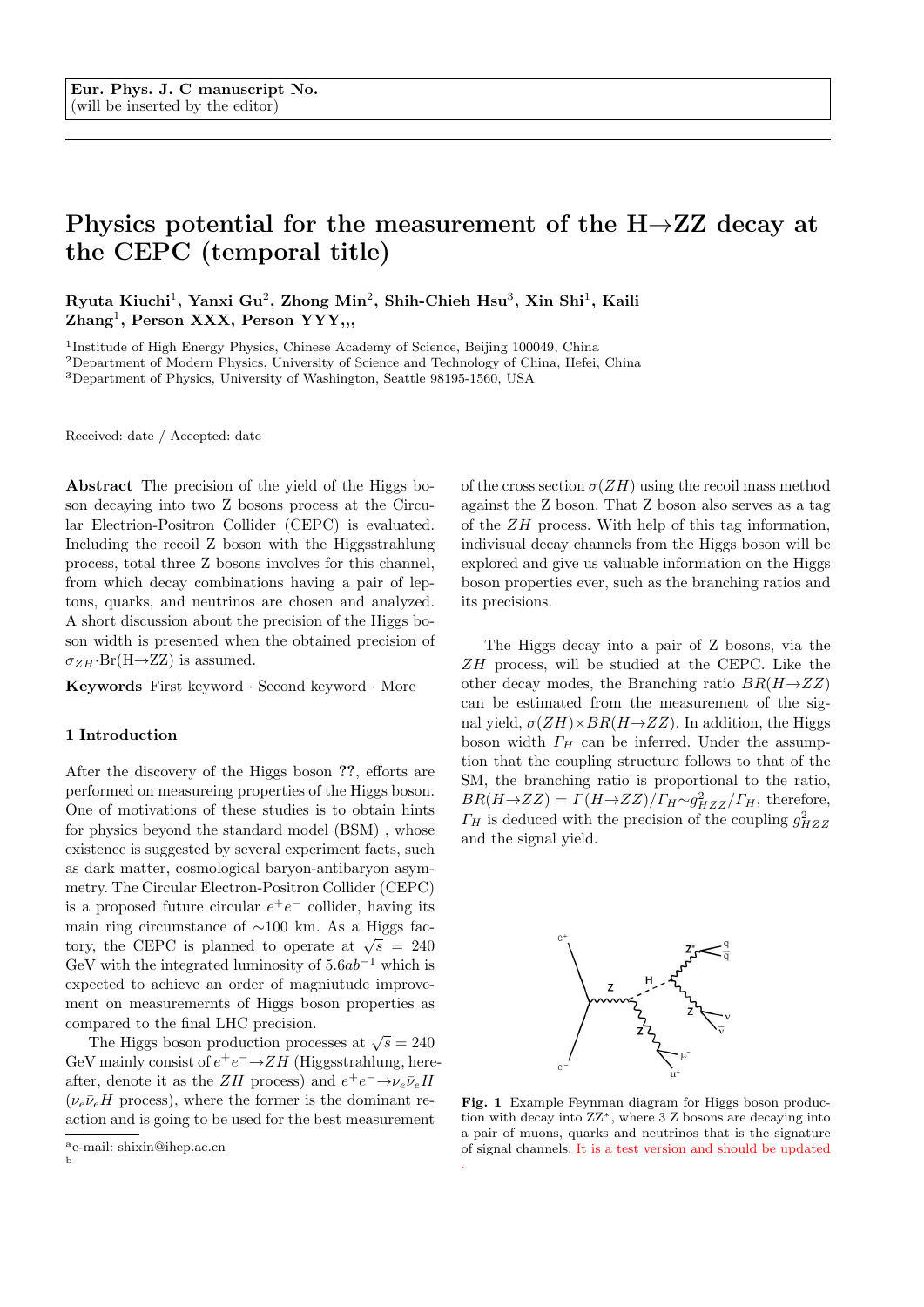Explanation about signal channels.

In this article, we present the relative accuracy of the measurement of the  $H\rightarrow ZZ$  at the CEPC, based on the Monte Carlo (MC) simulation and data samples for the CEPC-v4 detector concept at  $\sqrt{s} = 240$  GeV. In Section 2, we briefly introduce the CEPC detector design and the MC simulation. The detail of the data analysis are explained in Section 3, followed by the results and discussions in Section 4.

#### 2 Detector design and simulation samples

The CEPC will hosts two interaction points (IP) on the main ring, where the detectors at each IP should record collision data under different center of mass energies varying from  $\sqrt{s} = 91.2$  GeV as a Z factory to  $\sqrt{s} = 240$ GeV as a Higgs factory. To fulfill those physics programs, a baseline concept is developed that is based on the ILC concept ref with further optimizations for the CEPC environment. List it from the most inner subdetector component, the detector concept is composed of a silicon vertex detector, a silicon inner tracker consisting of micro strip detectors, a Time Projection Chamber (TPC), a silicon external tracker, ultra-fine segmented calorimeters, an Electronmagnetic CALorimeter (ECAL) and an Hadronic CALorimeter (HCAL), a 3T superconducting solenoid, and a muon detector ref.

The CEPC simulation software package implements the baseline concept detector geometry. Events for the SM processes are generated by the Whizard ref including the Higgs boson signal, where the detector configuration and response is handled by the MokkaPlus ref. Modules for digitization of the signals at each sub detector creates the hit information. The reconstruction procedure

## 3 Analysis of HZZ decay modes

As briefly introduced in the Section 1, the analysis is focusing on signal channels where the decay products from three Z bosons are combinations of a pair of muons, a pair of jets and a pair of neutrinos. Distinguishing the status of the decay pairs from a on-shell Z boson and that from a off-shell Z boson, where both

Z bosons are coming from the Higgs decay, the analysis comprises total 6 channels. For the convenience, we adopt following notation for each signal:  $\mu\mu H\nu\nu q\bar{q}$  represents  $e^+e^- \rightarrow ZH \rightarrow Z(\rightarrow \mu\mu)H, H \rightarrow ZZ \rightarrow Z(\rightarrow \nu\nu)Z \ast$  $(\rightarrow qq)$ . Note that both of Z bosons from a Higgs boson could have their invariant masses well lower than the nomial mass (∼91.2 GeV) kinematically, the Z boson having larger invariant mass is considered as on-shell Z boson here.

#### 3.1 Event selection

Event selection is performed in several stages. The preselection builds higher-level objects, such as isolated muons, jets, and missing momentum from the particle flow objects reconstructed by the Arbor. The isolation requirements on muons, identified by the PF, are imposed, which is a threshold on the ratio between a sumation of energy in a volume defined by a cone of angular radius  $R = 0.3$ ? (need to check the number) and the energy of the muon. Jets are clustered from the PFs but except isolated lepton candidates, using the  $k_t$  algorithm for the  $e^+e^-$  collision  $(ee - kt)$  with the FastJet package. Exclusive requirement  $(N_{jet} = 2)$ on number of jets is imposed. The events containing a positive charged muon and a negative charged muon with succesive jet clustering are kept for the latter part of the event selection.

At the next stage, the signal to background ratio is minimized by the set of selection criteria listed in the followings:

- $M_{dimuon}$ , XX GeV  $<$   $M_{dimuon}$   $<$  YY GeV
- $M_{dijet}$
- $M_{missing}$
- $N_{pfo}$
- $-\cos(\theta)_{vis}$
- $Angle_{\mu j}$
- $M^{recoil}$
- $not...HZZ$
- probably more

The detail of the cut efficiency is given in Table??.

# 3.2 Estimation of  $\sigma_{ZH}\times\text{Br(H}\rightarrow\text{ZZ})$

Description of the fitting procedure, fitting figures, and final numbers of the precision.

#### 4 Conclusion

# Acknowledgements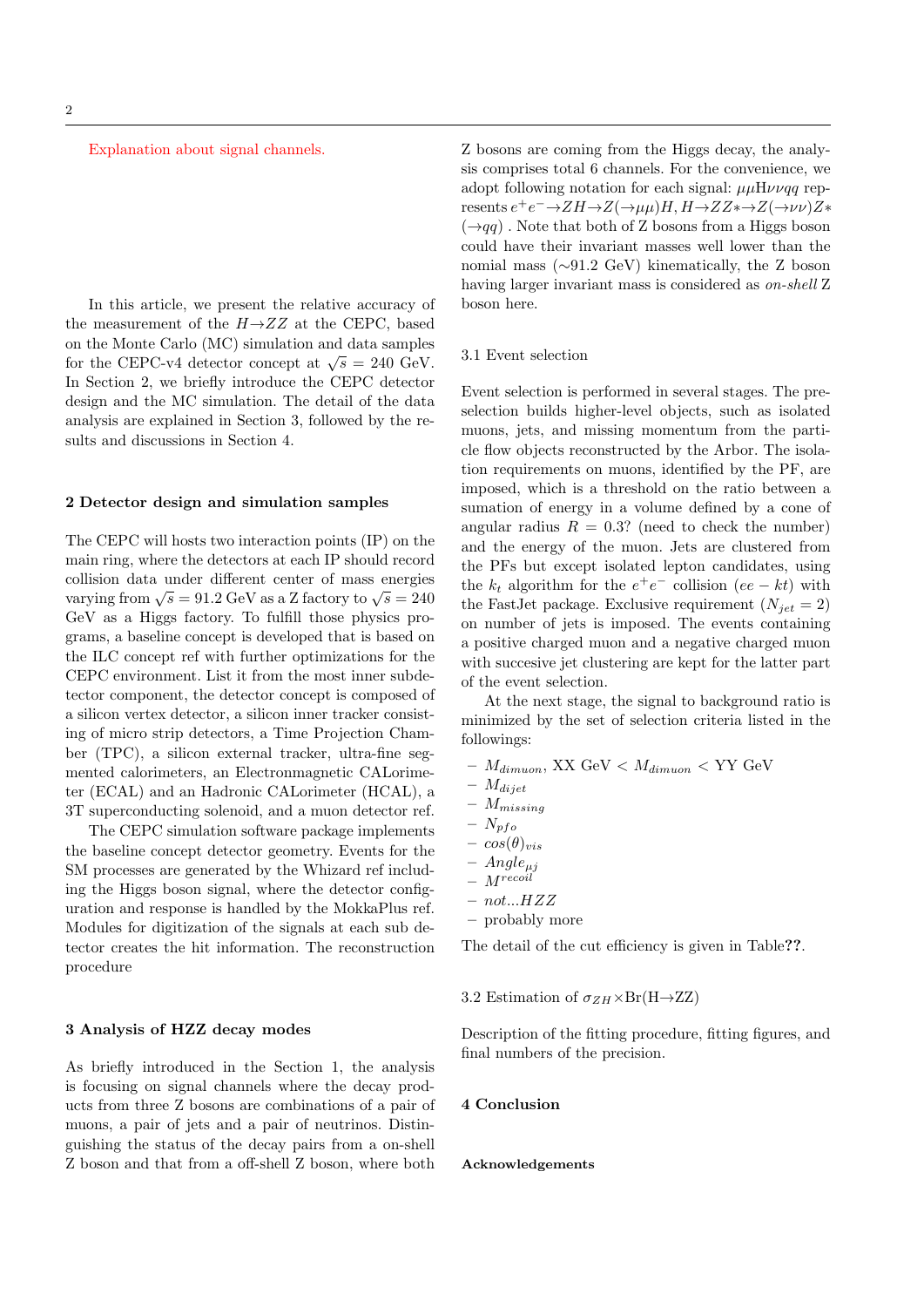Table 1 Overview of the requirements applied for each Higgs decay channels. further explanations should be given here.

| Pre-selections                                                                                                                                                                                                                                                                                                                                                      |                                                                                                                                                                                                                                                                                                                                                                                        |                                                                                                                                                                                                                                                                                                                                               |  |  |  |  |  |
|---------------------------------------------------------------------------------------------------------------------------------------------------------------------------------------------------------------------------------------------------------------------------------------------------------------------------------------------------------------------|----------------------------------------------------------------------------------------------------------------------------------------------------------------------------------------------------------------------------------------------------------------------------------------------------------------------------------------------------------------------------------------|-----------------------------------------------------------------------------------------------------------------------------------------------------------------------------------------------------------------------------------------------------------------------------------------------------------------------------------------------|--|--|--|--|--|
| $N(l) = 2$ , where leptons(l) should pass the isolation criteria<br>$N(\mu^{+}) = 1, N(\mu^{-}) = 1$ with $E(\mu^{\pm}) > 3$ GeV<br>$N(jet)=2$                                                                                                                                                                                                                      |                                                                                                                                                                                                                                                                                                                                                                                        |                                                                                                                                                                                                                                                                                                                                               |  |  |  |  |  |
| $\mu\mu H\nu\nu q\overline{q}$                                                                                                                                                                                                                                                                                                                                      | $\mu\mu$ Hqqvv                                                                                                                                                                                                                                                                                                                                                                         | $\nu\nu$ H $\mu\mu$ qq                                                                                                                                                                                                                                                                                                                        |  |  |  |  |  |
| 80 GeV $< M_{\mu\mu} < 100$ GeV<br>75 GeV $< M_{\rm ii} < 110 \text{ GeV}$<br>75 GeV $< M_{\text{miss}} < 110 \text{ GeV}$<br>110 GeV $<$ $M_{\mu\mu}^{\text{recoil}}$ $<$ 140 GeV<br>$20 < N_{\rm PFO} < 90$<br>$ \cos \theta_{\rm vis.}  < 0.95$<br>$0^{\circ} < \Delta \phi_{ZZ} < 180^{\circ}$<br>$ M_{ii}^{\text{recoil}} - M^{\text{higgs}}  > 3 \text{ GeV}$ | 80 GeV $< M_{\mu\mu} < 100$ GeV<br>75 GeV $< M_{\rm ii} < 110$ GeV<br>$75 \text{ GeV} < M_{\text{miss}} < 110 \text{ GeV}$<br>110 GeV < $M_{\mu\mu}^{\text{recoil}}$ < 140 GeV<br>$20 < N_{\rm PFO} < 90$<br>$ \cos \theta_{\rm vis.}  < 0.95$<br>$0^{\circ} < \Delta \phi_{ZZ} < 180^{\circ}$<br>$M_{ii}^{\text{recoil}} - M^{\text{higgs}}$ > 3 GeV                                  | 80 GeV $< M_{\mu\mu} < 100$ GeV<br>75 GeV $< M_{\rm ij} < 110 \text{ GeV}$<br>75 GeV $< M_{\rm miss.} < 110$ GeV<br>110 GeV $< M_{\rm vis.} < 140 \text{ GeV}$<br>$20 < N_{\rm PFO} < 90$<br>$ \cos \theta_{\rm vis.}  < 0.95$<br>$0^{\circ} < \Delta \phi_{ZZ} < 180^{\circ}$<br>$M_{ii}^{\text{recoil}} - M^{\text{higgs}} > 3 \text{ GeV}$ |  |  |  |  |  |
| $\nu\nu$ Hqq $\mu\mu$                                                                                                                                                                                                                                                                                                                                               | $qqH\nu\nu\mu\mu$                                                                                                                                                                                                                                                                                                                                                                      | $qqH\mu\mu\nu\nu$                                                                                                                                                                                                                                                                                                                             |  |  |  |  |  |
| 80 GeV $< M_{\mu\mu} < 100$ GeV<br>75 GeV $< M_{\rm ii} < 110$ GeV<br>75 GeV $<$ $M_{\rm miss.}$ $<$ 110 GeV<br>110 GeV $< M_{\rm vis.} < 140 \text{ GeV}$<br>$20 < N_{\text{PFO}} < 90$<br>$ \cos \theta_{\rm vis.}  < 0.95$<br>$0^{\circ} < \varDelta \phi_{\rm ZZ} < 180^{\circ}$<br>$M_{ii}^{\text{recoil}} - M^{\text{higgs}}$ > 3 GeV                         | 80 GeV $< M_{\mu\mu} < 100 \text{ GeV}$<br>75 GeV $< M_{\rm ij} < 110 \text{ GeV}$<br>75 GeV $<$ $M_{\rm miss.}$ $<$ 110 GeV<br>110 GeV $< M_{\rm ii}^{\rm recoil} < 140 \rm \; GeV$<br>$20 < N_{\rm PFO} < 90$<br>$ \cos \theta_{\rm vis.}  < 0.95$<br>$0^{\circ} < \Delta \phi_{ZZ} < 180^{\circ}$<br>$M_{\cdot\cdot}^{\text{recoil}} - M_{\cdot}^{\text{higgs}} \geq 3 \text{ GeV}$ | 80 GeV $< M_{\mu\mu} < 100$ GeV<br>75 GeV $< M_{\rm ii} < 110$ GeV<br>75 GeV $<$ $M_{\rm miss.}$ $<$ 110 GeV<br>110 GeV $< M_{\rm ii}^{\rm recoil} < 140$ GeV<br>$20 < N_{\rm PFO} < 90$<br>$ \cos \theta_{\rm vis.}  < 0.95$<br>$0^{\circ} < \varDelta \phi_{\rm ZZ} < 180^{\circ}$<br>$M_{\rm ii}^{\rm recoil} - M^{\rm higgs}$ > 3 GeV     |  |  |  |  |  |

Table 2 Summary of event selection.

|                          |               | $\mu\mu H\nu\nu q\overline{q}$ |    |               | $\mu\mu$ Hqqvv    |   |               | $\nu\nu$ H $\mu$ µqq |   |
|--------------------------|---------------|--------------------------------|----|---------------|-------------------|---|---------------|----------------------|---|
| Process                  | $\sigma$ [fb] | $\epsilon$ [%]                 | Ν  | $\sigma$ [fb] | $\epsilon$ [%]    | N | $\sigma$ [fb] | $\epsilon$ [%]       | N |
| Signal<br>ΖH<br>4F<br>2F | ?             | 50.0                           | 40 |               |                   |   |               |                      |   |
|                          |               | $\nu\nu$ Hqq $\mu\mu$          |    |               | $qqH\nu\nu\mu\mu$ |   |               | $qqH\mu\mu\nu\nu$    |   |
| Signal<br>ΖH<br>4F<br>2F | ?             | 50.0                           | 40 |               |                   |   |               |                      |   |







Fig. 3 Dimuon recoil mass distrubution. S+ B

# References

1. Author, Article title, Journal, Volume, page numbers (year)

2. Author, Book title, page numbers. Publisher, place (year)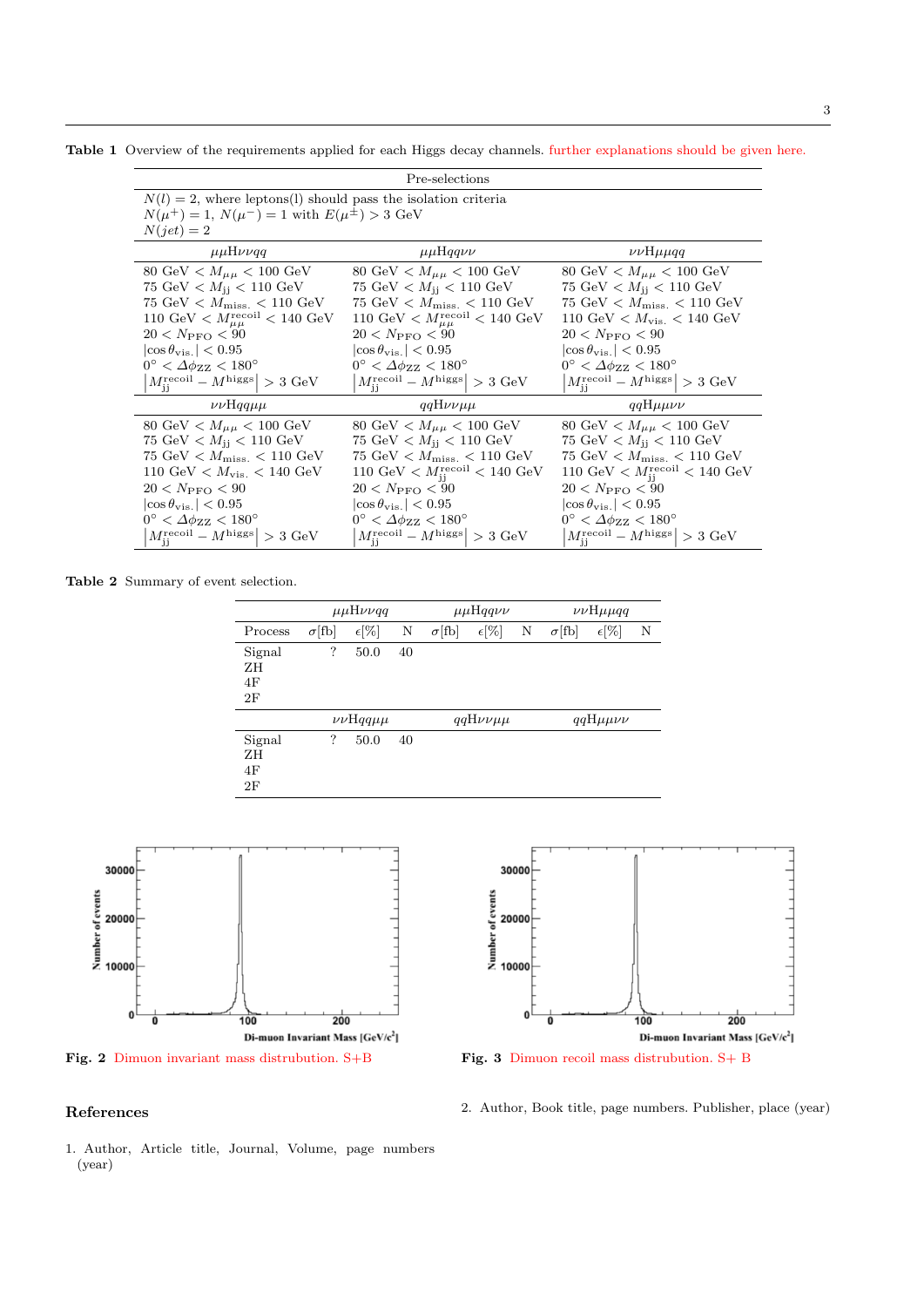

Fig. 4 Npfo distribution. S+B



Fig. 5 Cos theta visible distribution. S+B

Table 3 Statistical uncertainties on the product of the ZH cross section and the branching ratio. further explanations should be given here.

|                             | $\frac{\Delta(\sigma \cdot BR)}{(\sigma \cdot BR)}$<br>$[\%]$ |      |
|-----------------------------|---------------------------------------------------------------|------|
| $Z\rightarrow \mu^+\mu^-$   | $H\rightarrow ZZ^*\rightarrow \nu\bar{\nu}q\bar{q}$           | 10.0 |
| $Z\rightarrow \mu^+\mu^-$   | $H\rightarrow ZZ^*\rightarrow q\bar{q}\nu\bar{\nu}$           | 10.0 |
| $Z\rightarrow \nu\bar{\nu}$ | $H\rightarrow ZZ^*\rightarrow \mu^+\mu^- q\bar{q}$            | 10.0 |
| $Z\rightarrow \nu\bar{\nu}$ | $H\rightarrow ZZ^* \rightarrow q\bar{q}\mu^+\mu^-$            | 10.0 |
| $Z \rightarrow q\bar{q}$    | $H\rightarrow ZZ^*\rightarrow \mu^+\mu^-\nu\bar{\nu}$         | 10.0 |
| $Z \rightarrow q\bar{q}$    | $H\rightarrow ZZ^*\rightarrow \nu\bar{\nu}\mu^+\mu^-$         | 10.0 |
| Combined                    |                                                               | 10.0 |